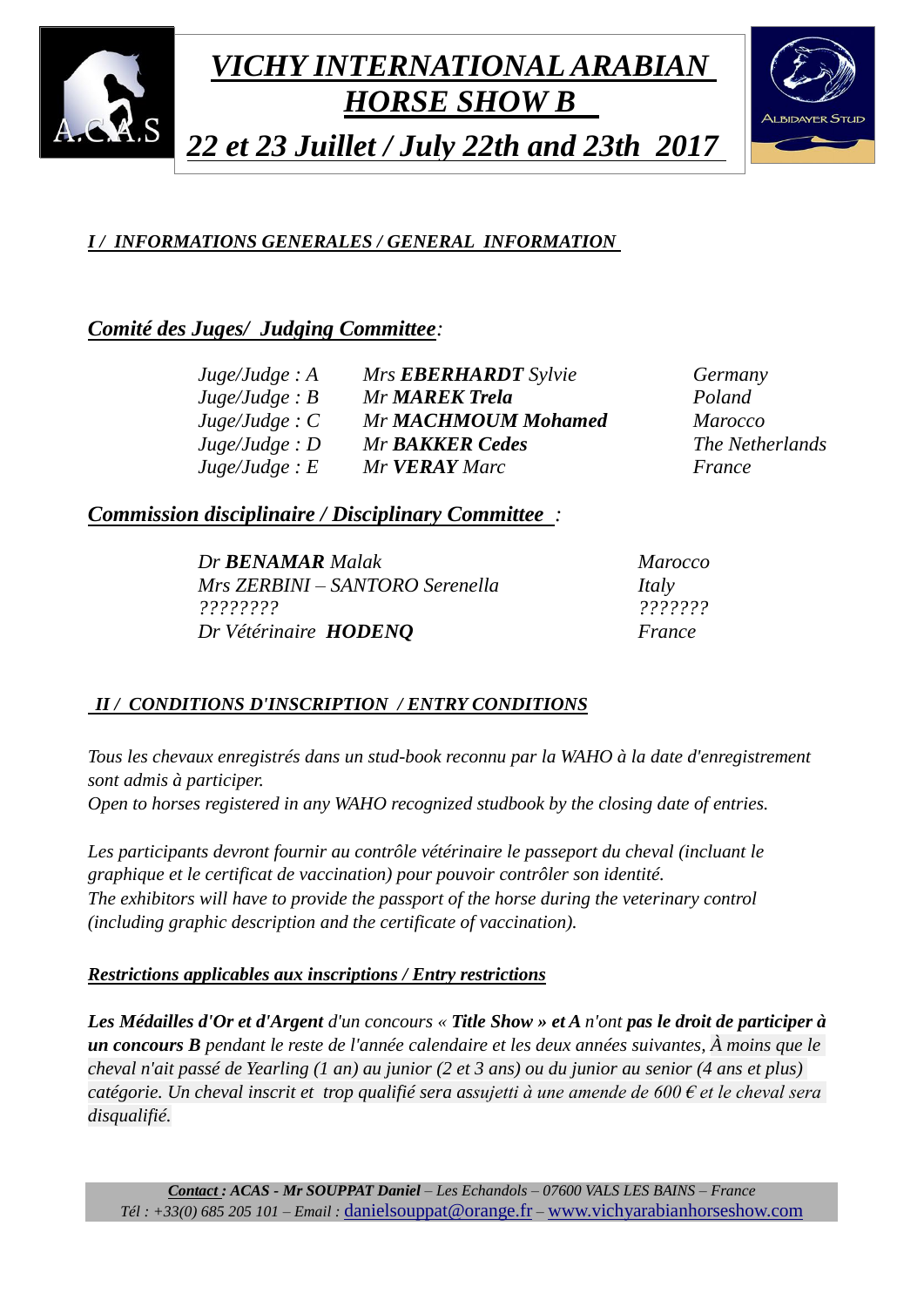

*Title show or A show Champion Gold and Silver medal winners are not allowed to take part in a* **B** show for the rest of that calendar year and the two calendar years following, unless the horse has *passed from Yearling (1 year old) to junior (2 and 3 years old) or from junior to a senior ( 4 years and over) category. Anybody entering an overqualified horse will be liable to a fine of €600 and the horse will be disqualified.*

# *III / AVANT PROGAMME –PRE SCHEDULE*

# *Mercredi 19 au 21 Juillet 2017 – Wednesday 19th to 21th July 2017*

*Arrivée et accueil des concurrents - Arrival and welcome of the exhibitors*

*Si vous voulez arriver avant nous avertir !!!!! If you wish to arrive before us warns!!*

### *Jeudi 20 Juillet 2017 – Thursday 20th July2017*

*20H 30 : Repas offert par l'ACAS au stade du Sichon à tous les handlers et leur staff 8:30 pm : Lunch offered by the ACAS at the stade of Sichon to all the handlers and their staff*

# *Vendredi 21Juillet 2017 - Friday 21 th July 2017*

*17h00 : Contrôle vétérinaire – Veterinary control*

### *Samedi 22 Juillet 2017 - Saturday 22th July 2017*

### *10h00 : Classes qualificatives – Qualifying Classes*

*Classe 1A : Yearling femelles Yearling Fillies Classe 1B : Yearling femelles Yearling Fillies Classe 2 : Pouliches de 2 ans Fillies 2 years old Classe 3 : Pouliches de 3 ans Fillies 3 years old*

### *Pause déjeuner – Lunch break*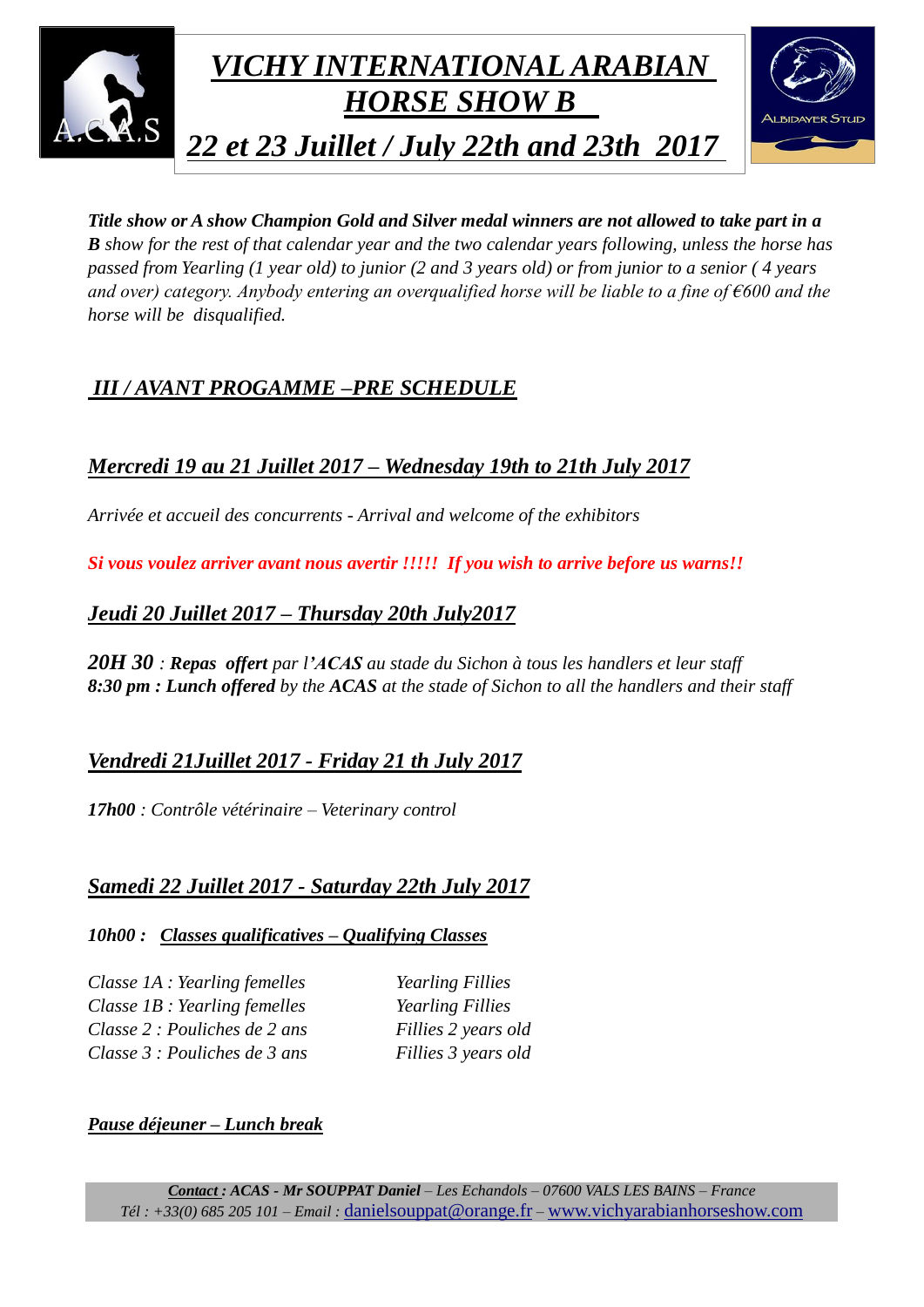



*22 et 23 Juillet / July 22th and 23th 2017*

### *14h00 : Continuation des Classes qualificatives – Qualifying Classes*

*Classe 4 A: Yearling Males Yearling Colts Classe 4 B: Yearling Males Yearling Colts Classe 5 : Poulains de 2 ans Colts 2 years old Classe 6 : Poulains de 3 ans Colts 3 years old Classe 7 : Juments de 4 à 7 ans Mares 4 to 7 years old Classe 8 : Juments de 8 et plus Mares 8 years old and over Classe 10 : Etalons de 4 à 7 ans Stallions 4 to 7 years old*

# *20h30 : Soirée de Gala – Gala Evening*

### *Dimanche 23 Juillet 2017 – Sunday23th July 2017*

### *10h30*

*Classe 10 : Etalons de 4 à 7 ans Stallions 4 to 7 years old Classe 9 :Juments suitées Mares with foal at foot*

### *14H00: CHAMPIONNAT / CHAMPIONSHIP*

*Championnat Foals Femelle / Foals Female Championship*

*Championnat Foals Mâle / Foals Male Shampionship*

*Championnat Yearling Femelle / Yearling Female Championship*

*Championnat Junior Femelle / Junior Female Championship*

*Championnat Sénior Femelle / Senior Female Championship*

*Championnat Yearling Male / Yearling Male Championship*

*Championnat Junior Mâle / Junior Male Championship*

*Championnat Sénior Mâle / Senior Male Championship*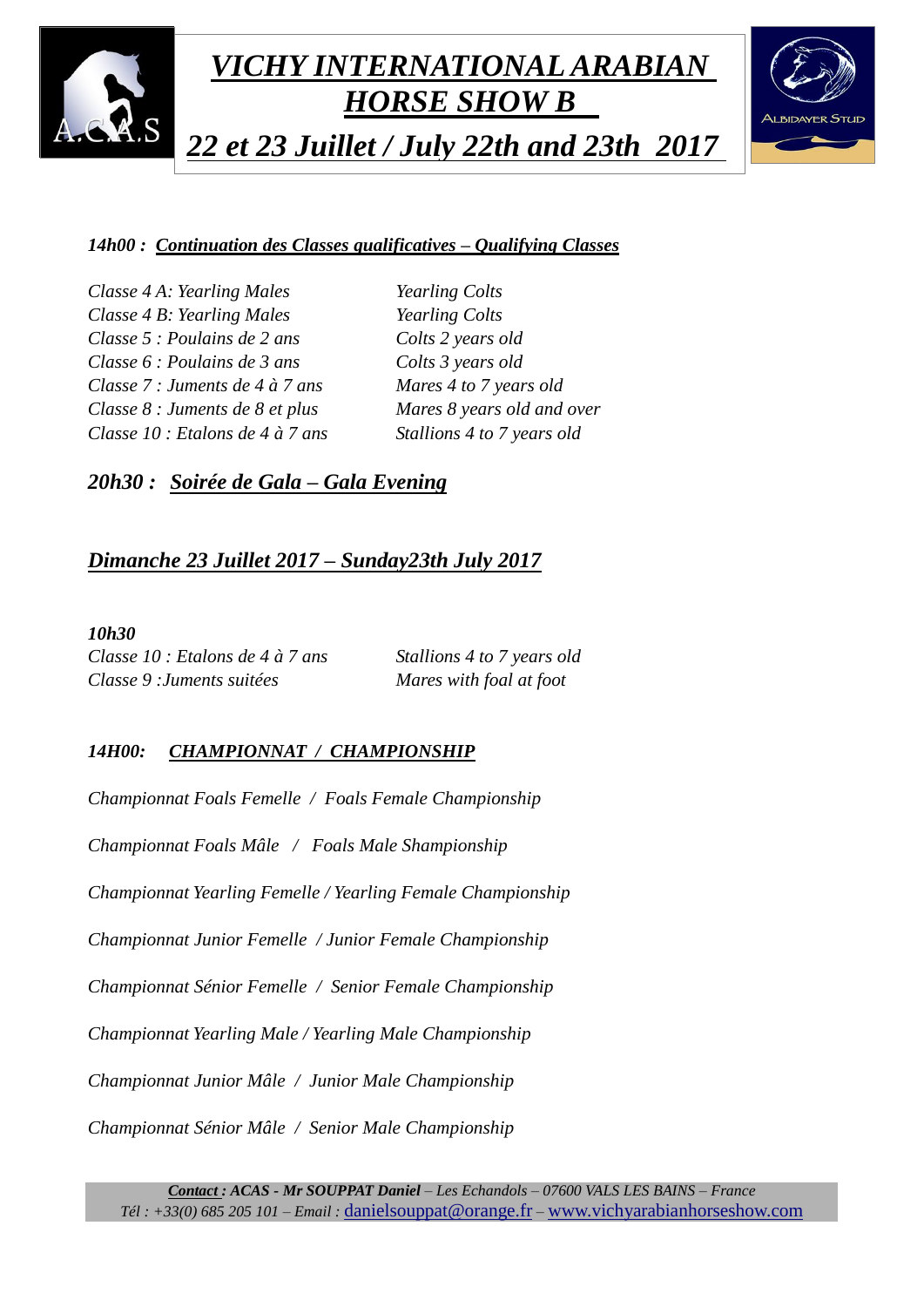



*22 et 23 Juillet / July 22th and 23th 2017*

### *Remise des Trophées spéciaux / Special Awards*

*Trophée du meilleur cheval Français / Best French Horse Award Trophée du meilleur Cheval Etranger / Best Foreign Horse Award Trophée du Meilleur Cheval Egyptien / Best Egyptien Horse Award Trophée de la Meilleur Jument / Best Mare Award Trophée de la plus belle tête du concours / Most beautiful Head of the show Award*

### *BEST IN SHOW*

*Prix des trois meilleurs Handleurs du concours*

# *Award of the three Best Handlers of the Show*

*L'ordre de passage et la répartition des classes est donné à titre indicatif et est susceptible de modifications selon le nombre d'engagés dans chaque classes. Le programme définitif sera dans le catalogue distribué le vendredi 21 Juillet à 14 h*

*Timetable and splitting of classes are given for reference only and are subject to modification according to the number of horses entered in the classes. Definitive program will be in the catalogue on Friday 21th of July at 2pm.*

# *IV / REGLEMENTS / RULES*

*Le règlement ECAHO (Blue Book) sera appliqué dans son intégralité.*

# *CLASSES*

### *Règles en cas d'ex aequo dans les Classes Qualificatives / Rules in the event of a tie in the qualifying classes:*

La meilleure place est donnée au cheval qui a les plus hauts points pour le type. S'il y a toujours des ex aequo, la meilleure place est attribuée au cheval avec les plus hauts points pour les allures. Si *les ex aequo ne peuvent pas être encore départagés, un des juges tiré au sort doit indiquer sa préférence.*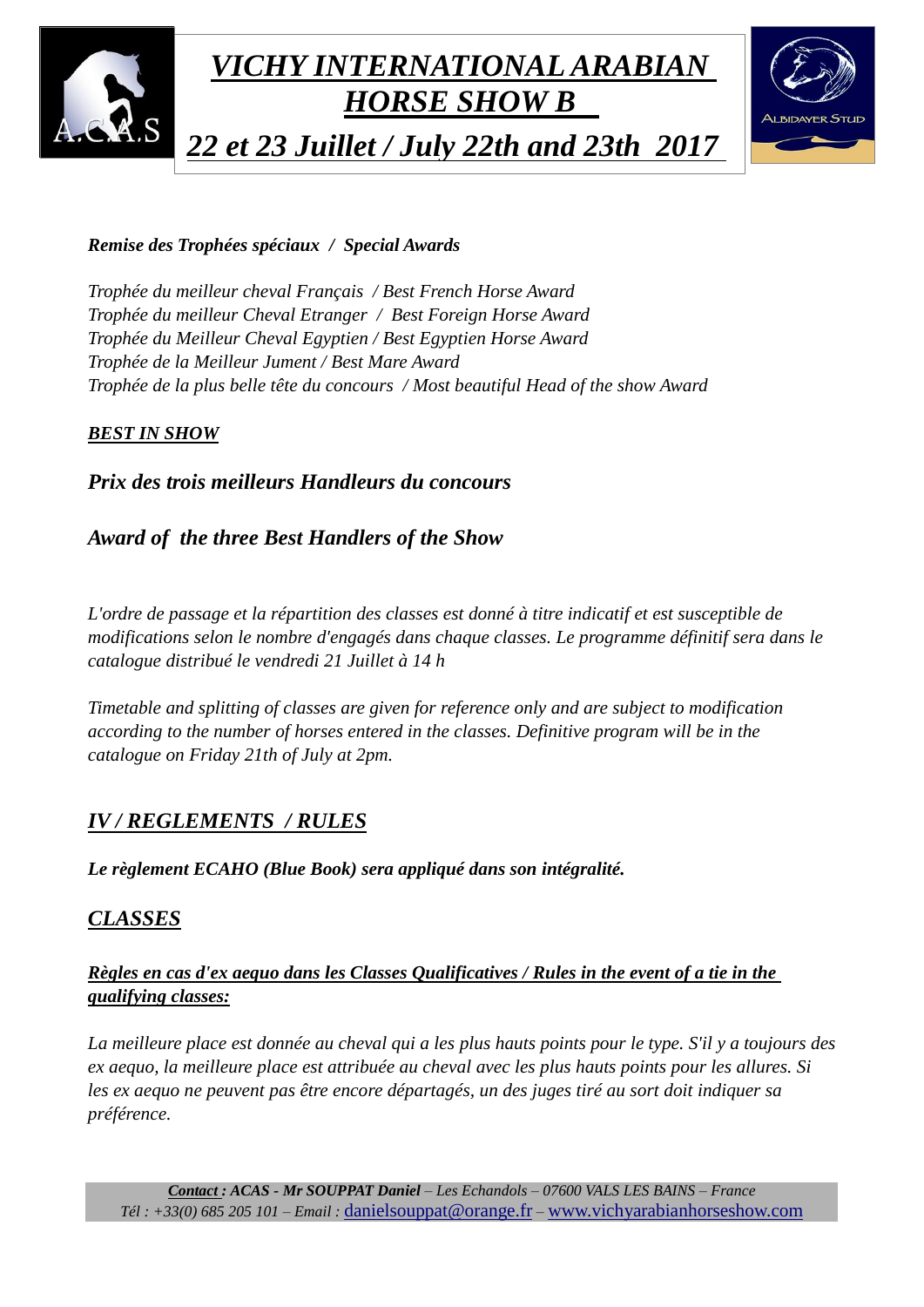

The higher place will be given to the horse with the most points for type. If there is still a tie, the *higher place will be given to the horse with the most points in movement. Failing a decision on either of these, one judge chosen by ballot will name his preference.*

# *CHAMPIONNATS / CHAMPIONSHIPS*

### *Méthode OPEN :*

*Les trois premiers de chaque classe sont qualifiés pour le Championnat, Les médailles d'or, d'argent et de bronze seront choisies parmi tous les chevaux présentés*

*The first three horses of their class are qualified for championship. The Gold, Silver and Bronze medal winners will be selected from amongs all the presented horses*

# *Règles en cas d'ex aequo dans les Championnats / Rules for ties in Championships*

La meilleure place est donnée au cheval qui a la meilleure note dans la classe. Si il y a toujours des *ex aequo, la même règle est appliquée que pour les classes qualificatives.*

The higher place will be given to the horse with the highest total in the qualifying classes. If there is *still a tie, the rule for tie in qualifying classes will be applied.*

# *CHAMPIONNAT FOALS / FOALS CHAMPIONSHIP*

*Il n'y a pas de classe qualificative. Seulement 2 Championnats mâle et femelle. There is not qualification classes, only female and male championship.*

*Le jugement se fera par comparaison. The judgement will be done by comparison.*

*La médaille d'or, d'argent et de bronze sera choisie parmi l'ensemble des participants de chaque championnats (mâle et femelle). Gold, silver and bronze medals will be choosen among all the competitors from each championship (male and female).*

*Chaque juge choisira 5 foals et fera son classement. Judges will make individually their one classification regarding five foals of their choice.*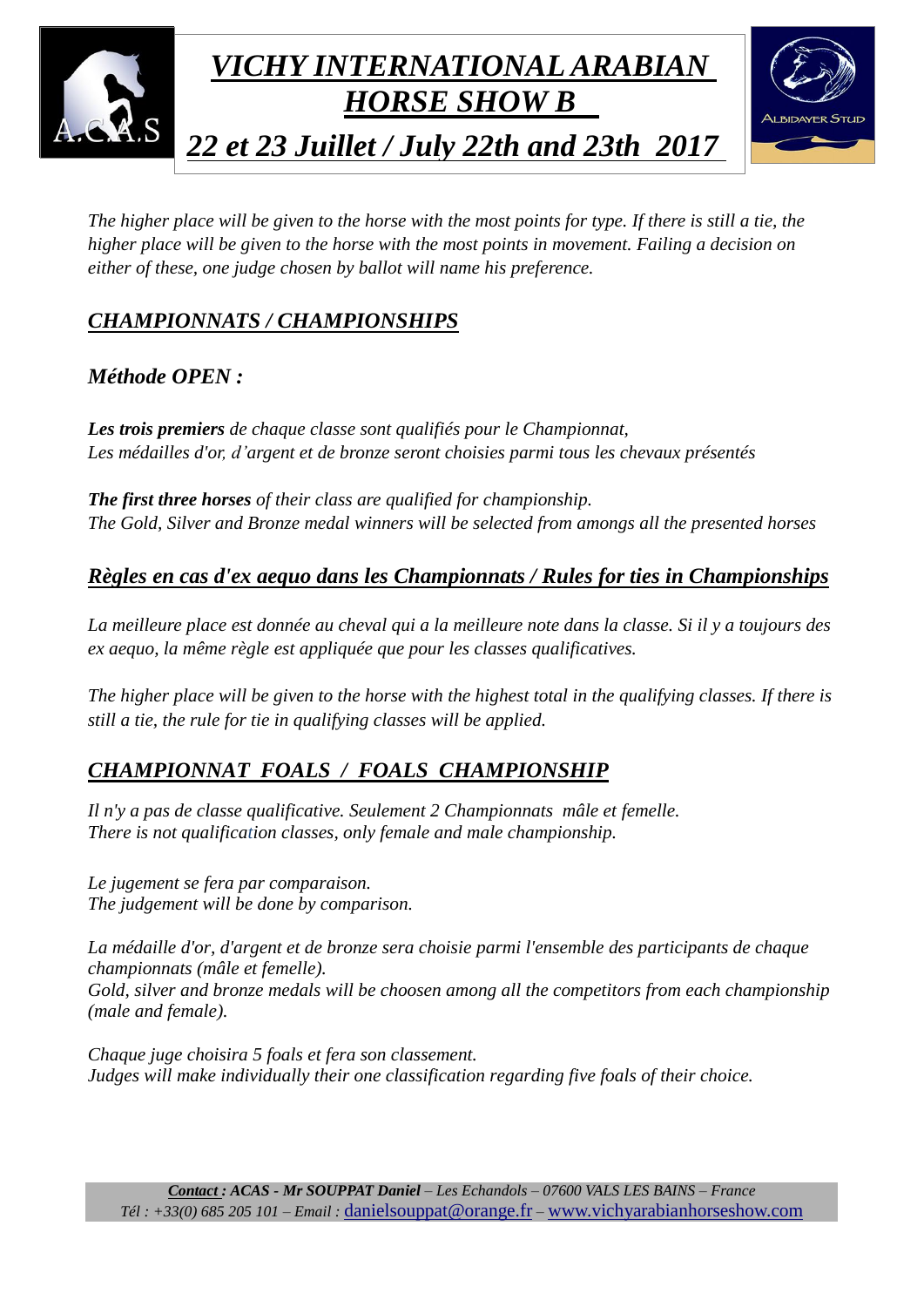



*22 et 23 Juillet / July 22th and 23th 2017*

| le 1 er de chaque juge aura : 5 points | The first foal from each judge will earn 5 points. |  |
|----------------------------------------|----------------------------------------------------|--|
|                                        | The second from each judge will earn 4 points.     |  |
|                                        | The third from each judge will earn 3 points.      |  |
|                                        | The fourth from each judge will earn 2 points.     |  |
|                                        | The fifth from each judge will earn 1 point.       |  |

*Le plus haut score aura la médaille d'or et ainsi de suite. The highest score will have the golden medal and so on.*

### *En cas ex aequo un juge tiré au sort indiquera sa préférence One judge will be drawn by lots if horses are ex aequo and it will indicate its favourite horse.*

*Les foals seront présentés avec leur mère, seul les foals de 6 mois et plus pourront être présentés sans leur mère.*

*Foals will be presented with their mother. Only the 6 months foals will be allowed to be presented alone.*

### *Déroulement du championnat :*

*- 2 tours de présentation de l'ensemble des foals par catégorie (mâles et femelles) tenus au licol (sans chaîne) en marchant au pas. Puis tous les chevaux retourneront au collecting. Ensuite chaque foal se présentera individuellement devant les juges. Seulement à ce moment-là le foal pourra, en fonction de la volonté de son propriétaire, être mis en liberté. Lorsque tous les foals ont été jugés individuellement par le jury, ils reviendront tous sur le ring, tenus en licol, pour une dernière présentation à l'arrêt pour permettre au jury de finaliser leur classement par comparaison.*

### *Progress of the championship :*

*Foals will do 2 walking loops of presentation by category (male and female). They have to be held in halter (without chain) And then every horses will return to the collectinring Each foal will be presented individually in front of the judges. At this time, according to the owner's wants the trainer will be able to present the foal free. After all individual judgement, competitors will come back to the ring, held in halter for a last presentation in the stop. Then the judges will be able to finalize the ranking by comparison.*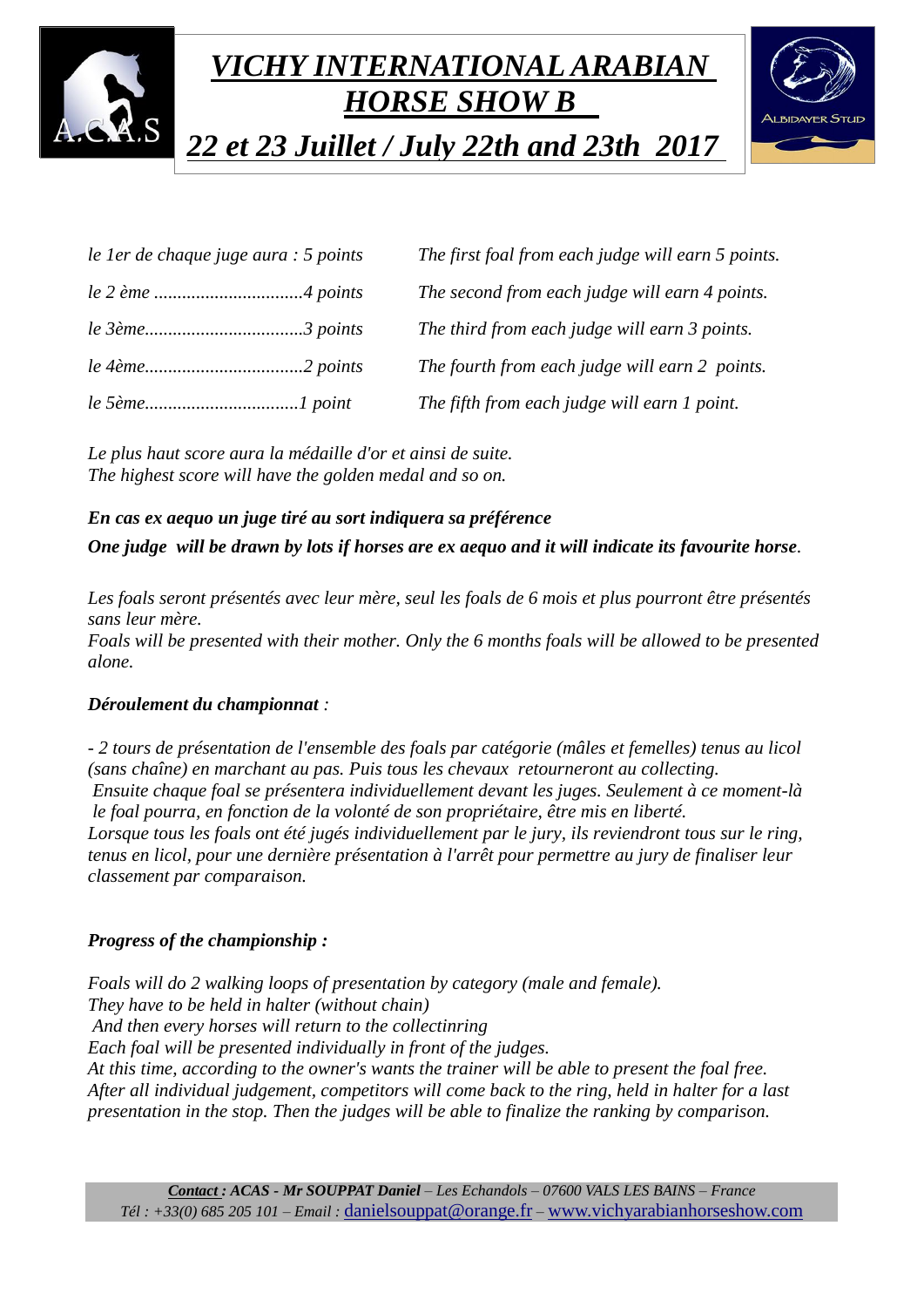



*22 et 23 Juillet / July 22th and 23th 2017*

# *TROPHEES SPECIAUX / SPECIAL AWARDS:*

*Meilleur Cheval Français / Best French Horse:*

*Prix décerné au cheval né en France ayant obtenu le plus gros score pendant les classes qualificatives, en cas d'ex-aequo, le prix sera décerné au cheval ayant eu le meilleur score en type,* s'il y a toujours des ex-aequo, au cheval ayant eu le meilleur score en mouvement. Si les ex aequo *ne peuvent pas être encore départagés, un des juges tiré au sort doit indiquer sa préférence.*

*This award will be given to the horse born in France that has scored the highest total during the qualifying classes. In the event of a tie, it will be given to the horse with the most points for type. If* there is still a tie, it will be given to the horse with the most points in movement. Failing a decision *on either of these, one judge chosen by ballot will name his preference.*

# *Meilleur cheval étranger / Best Foreign Horse:*

*Prix décerné au cheval né hors de France ayant obtenu le plus gros score pendant les classes qualificatives, en cas d'ex-aequo, les mêmes règles s'appliquent que pour le trophée du meilleur cheval français.*

*This award will be given to the horse born outside France that has scored the highest total during the qualifying classes. In the event of a tie, the same rules than the Best French Horse Award will be applied.*

# *Meilleur Cheval Egyptien / Best Egyptien Horse:*

*Prix décerné au cheval pur Egyptien ayant obtenu le plus gros score pendant les classes qualificatives, en cas d'ex-aequo, les mêmes règles s'appliquent que pour le trophée du meilleur cheval français.*

*This award will be given to the Egyptien pure horse that has scored the highest total during the qualifying classes. In the event of a tie, the same rules than the Best French Horse Award will be applied.*

# *La Meilleure Jument / The Best Mare :*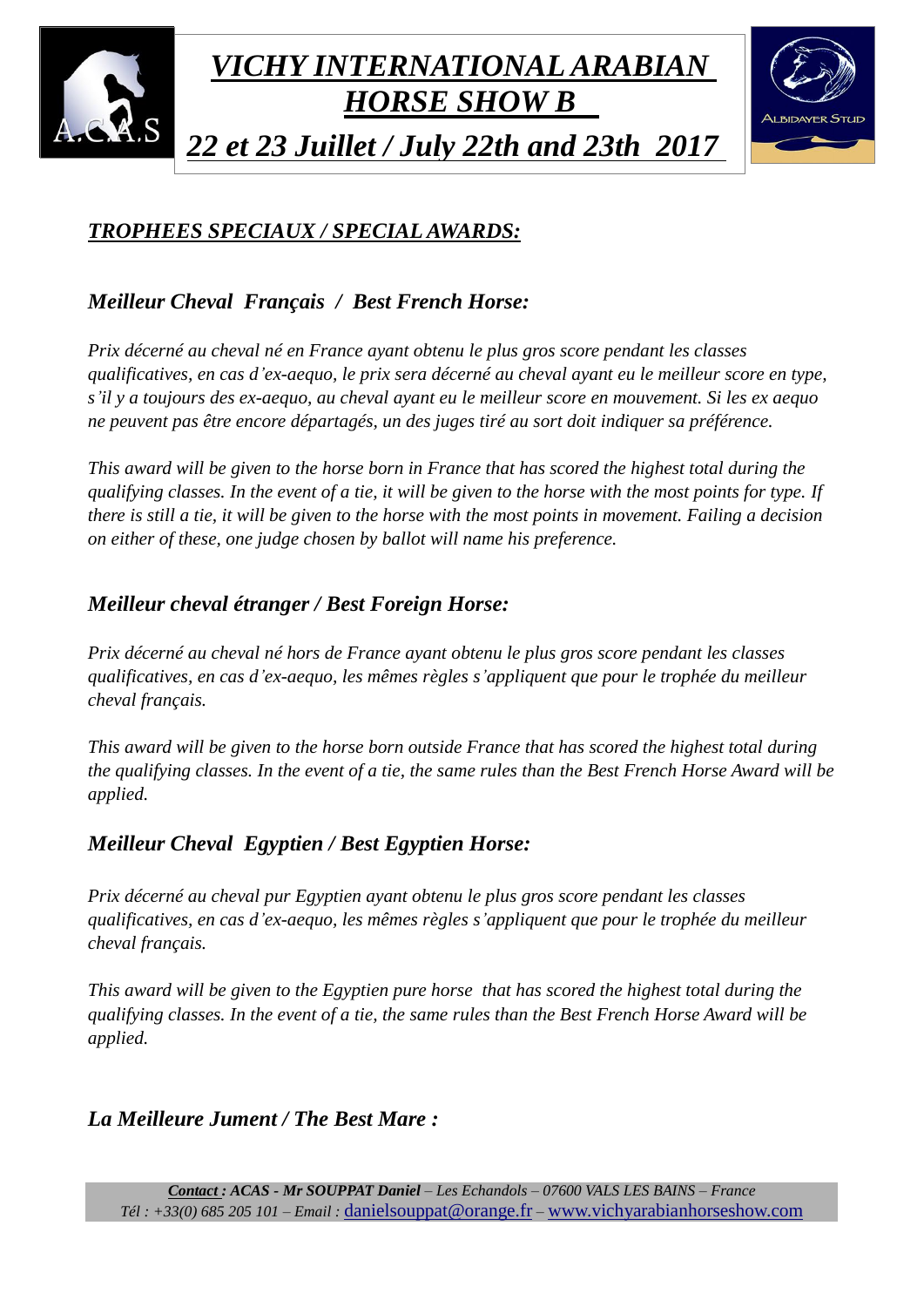

*Prix décerné à la jument ayant obtenu le plus gros score pendant les classes qualificatives, en cas d'ex-aequo, les mêmes règles s'appliquent que pour le trophée du meilleur cheval français.*

*This award will be given to the Mare that has scored the highest total during the qualifying classes. In the event of a tie, the same rules than the Best French Horse Award will be applied.*

# *La plus belle tête du concours / Most Beautiful Head of the Show:*

*Une note sera donnée par les juges, spécialement pour la tête pendant les classes qualificatives, en cas d'ex-aequo les chevaux seront représentés devant un juge tiré au sort qui indiquera sa préférence*

*A mark will be given by the judges especially for the head during the qualifying classes, in the event of a tie, the horses will be shown to one judge chosen by ballot who will name his preference.*

### *Best in Show.*

*Les Foals médaille d'or ne participent pas au Best In Show. Foals Gold medal do not participate in Best In Show.*

*Parmi les six médailles d'Or, les cinq juges choisissent leur préférence, en cas d'ex-aequo, la même règle que pour le meilleur Cheval né en France s'applique.*

Among the six Gold Medals, the five judges will chose their preference, in the event of a tie, the *same rules than the Best French Horse Award will be applied.*

# *Prix des trois meilleurs Présentateurs du concours / Award of the three best Handlers of the show :*

*Chaque Présentateur marquera des points en fonction du résultat du cheval présenté pendant les classes qualificatives et lors des championnats suivant le tableau ci-joint:*

*Each Handler will score some points, according to the results obtained by the horse presented during the qualificative classes and during the championship, following the table below:*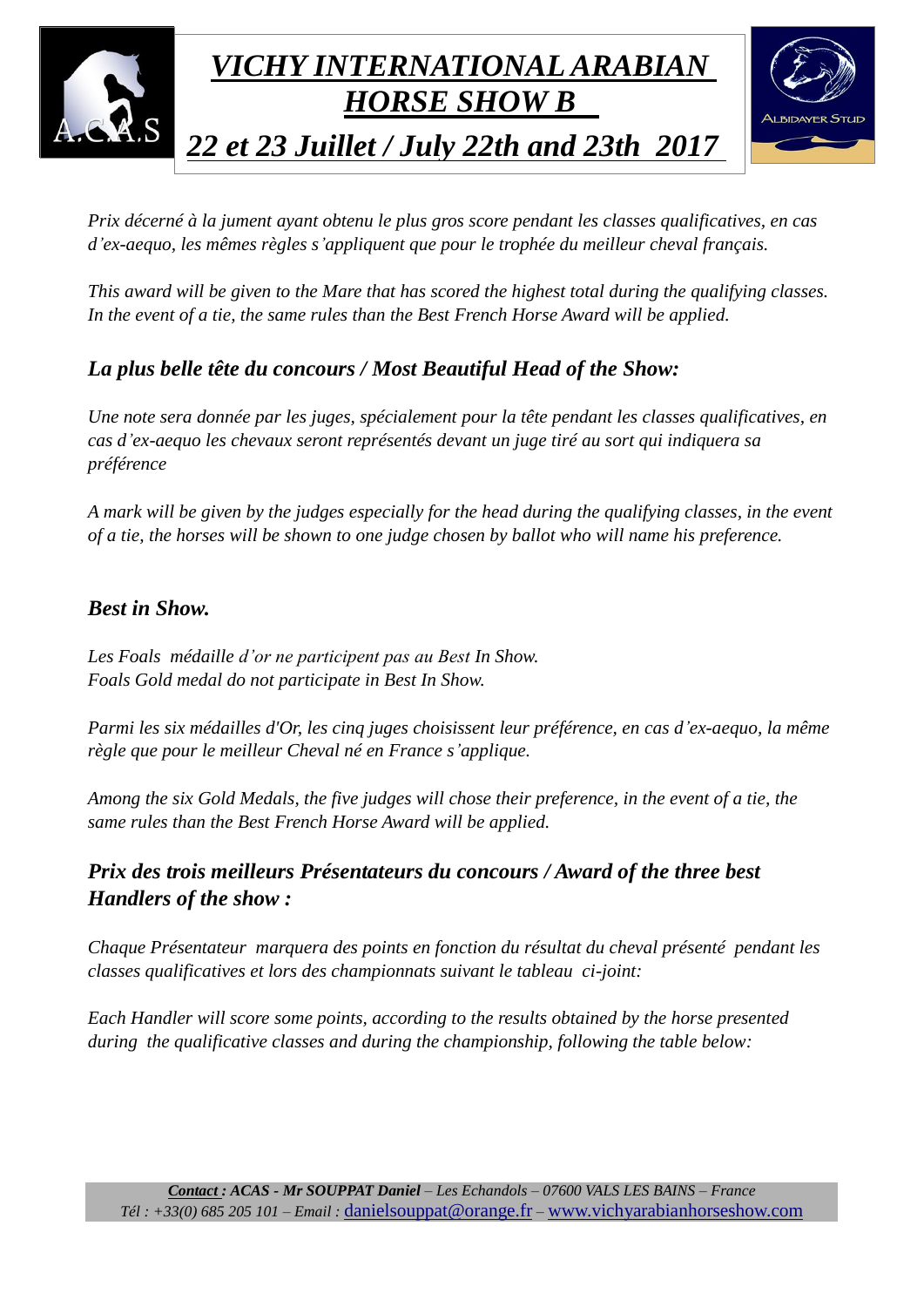



*22 et 23 Juillet / July 22th and 23th 2017*

### *Classes qualificatives / Qualificative Classes:*

| $1er$ de classe / 1st of class                  | 5 points |
|-------------------------------------------------|----------|
| 2ème de classe / 2nd of class                   | 4 points |
| 3ème de classe / 3rd of class                   | 3 points |
| $4\text{`eme de classe } / 4\text{th of class}$ | 2 points |
| 5ème de classe / $5^{th}$ of class              | 1 point  |

### *Championnats / Championship:*

| Médaille d'Or                    | / Gold medal                      | 5 points |
|----------------------------------|-----------------------------------|----------|
| Médaille d'Argent / Silver Medal |                                   | 4 points |
|                                  | Médaille de Bronze / Bronze Medal | 3 point  |

### *A savoir / Please note :*

*A chaque entrée sur le ring un contrôle sera fait pour noter le nom du Présentateur et le N° de chaque cheval.* 

*Concernant les championnats le Présentateur marquera des points seulement avec le résultat du cheval qu'il aura présenté lors de ces championnats.* 

*Every time a handhler gets into the ring with his horse, he will be controled his name and the number of the horse he is presenting, will be written down. Regarding the chiampionship, the handler will score some points only with the results obtained by the horse presented during the championship.* 

### *V / NOTATIONS / SCORING:*

Méthode à 5 notes avec demi-point: notes de 1 à 20 pour le type, pour la tête et encolure, pour le *corps, pour les jambes et le mouvement.*

Topics system with half-point: Marks from 1 to 20 for type, for head and neck, for body, for legs and *for movement.*

### *VI / DOTATIONS / PRIZES :*

*Classes /Classes:*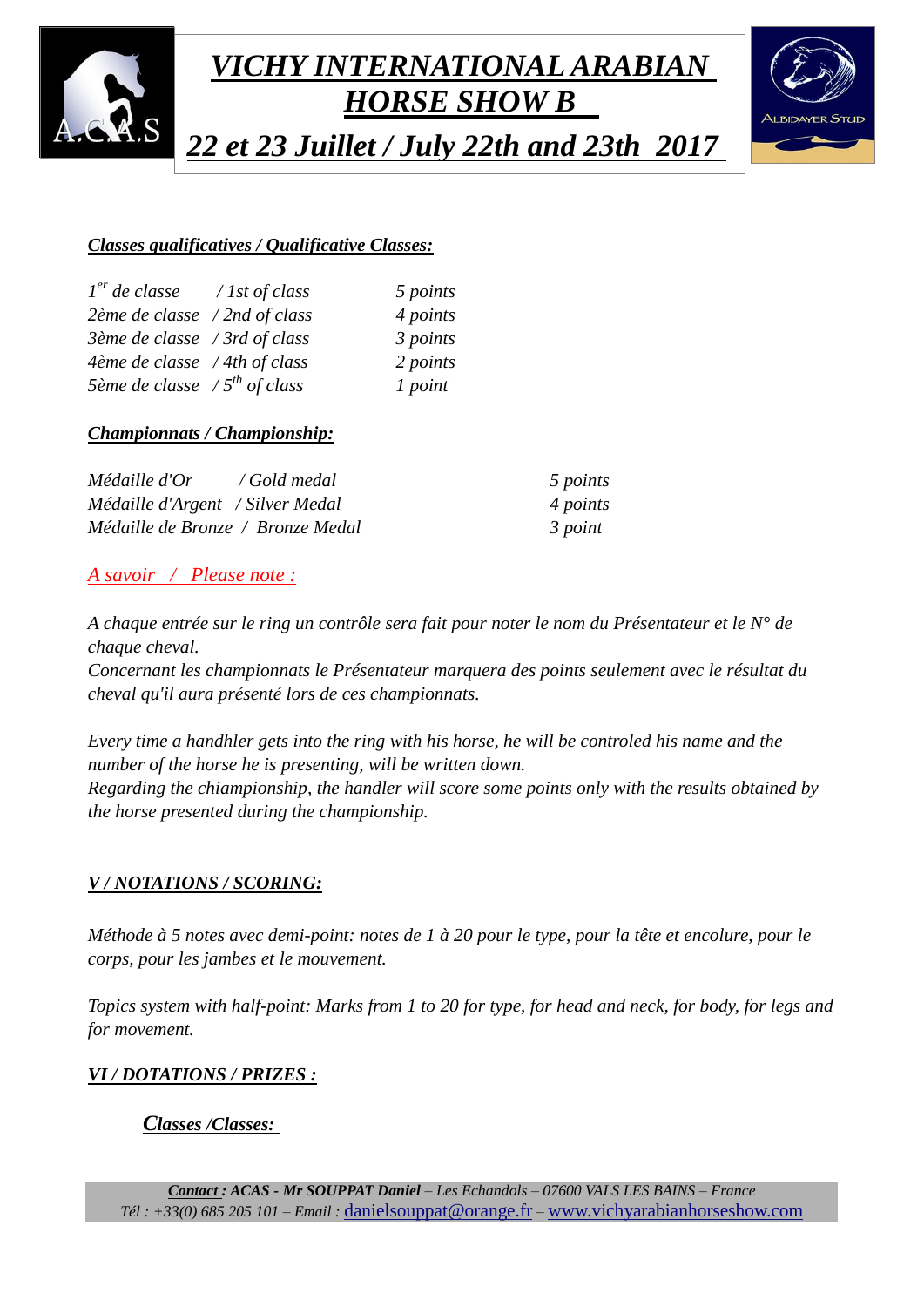

*5 premiers seront récompensés / The first 5 Horses will be awarded*

### *Championnats / Championships:*

*Yearling femelles / Yearling Fillies Yearling Males / Yearling Colts Junior femelle / Junior Female Junior Mâle / Junior Colt Sénior Femelle / Senior Female Sénior Mâle / Senior Stallion* 

 *1 Médaille d'Or, d'Argent et de Bronze seront attribuées à chaque Championnat*

 *1 Medal of Gold, Silver and Bronze will be attributed to every Championship*

### *Trophées Spéciaux / Special Awards*

*Meilleur cheval Français / Best French Horse Meilleur cheval Etranger / Best Foreign Horse Meilleur cheval Egyptien / Best Egyptien Horse La plus belle Tête du concours / Most Beautiful Head of the Show Trophée de la meilleur jument du concours / Best mare of the show Award Meilleur cheval du concours / Best in Show*

*Prix des trois meilleurs Présentateurs du concours /Award of three the Best Handlers of the show:*

| $1er$ / First :             | $1500 \,\epsilon$ |
|-----------------------------|-------------------|
| $2^{\grave{e}me}$ /Second : | 1 000 $\epsilon$  |

### *VII / INFORMATIONS PRATIQUES / USEFUL INFORMATION:*

*Le concours se déroulera sur le stade du Sichon 123- 124 avenue Jean Jaurès à VICHY 03200 (voir avant programme).*

*The show will take place at the Stade du Sichon 123 – 124 avenue Jean Jaurès in VICHY 03200 (France).*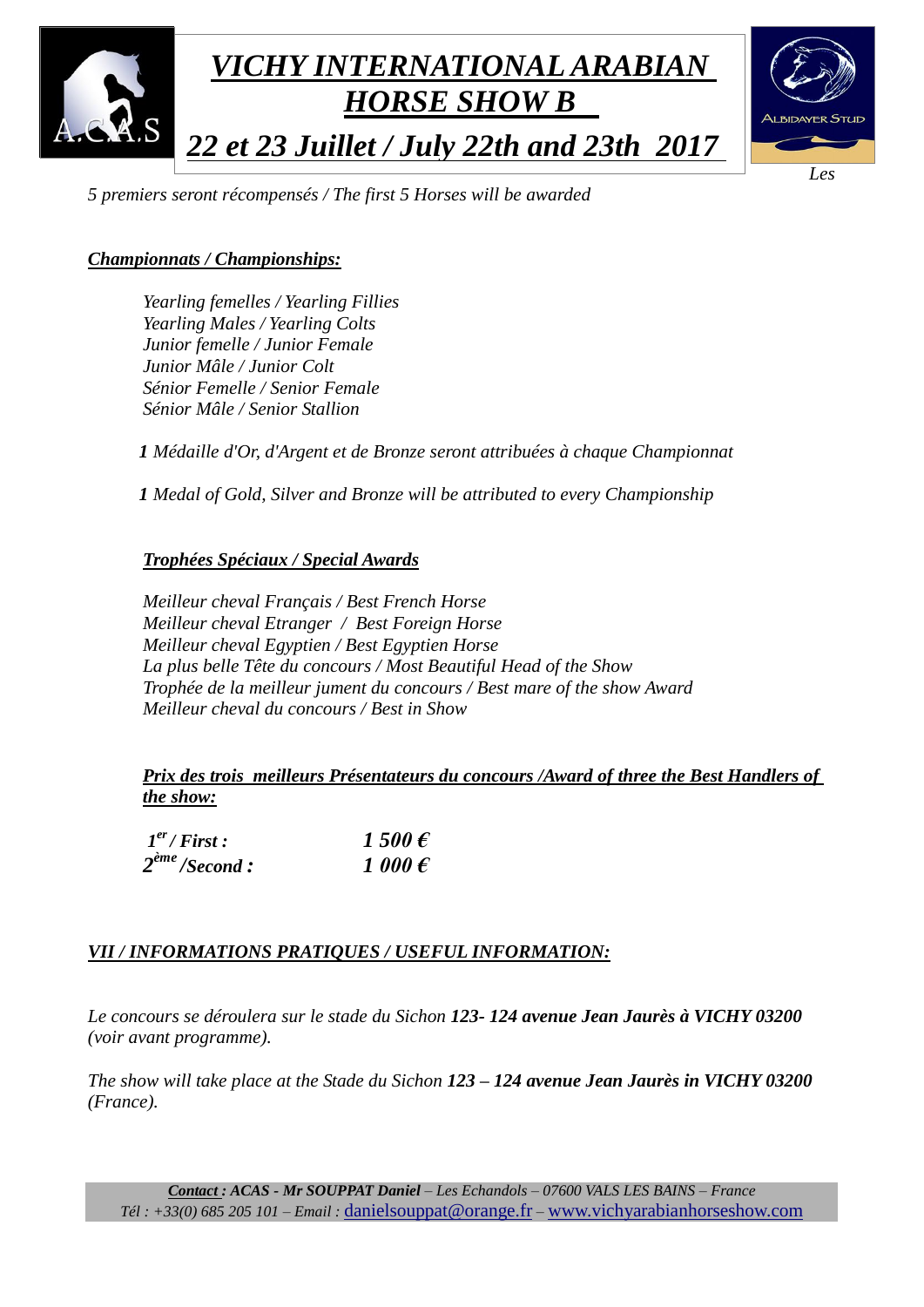

*Les boxes* sont en

*durs à l'intérieur de bâtiments fermés, ils seront paillés à votre arrivée et vous recevrez dans votre dossier un ticket pour une botte de paille par jour et par box.* 

*Permanent boxes inside closed buildings will be allotted by the organizer; they will be filled with straw at your arrival and you will be given with your entry file one ticket for a bale of straw per day and per horse.*

*Les chevaux peuvent arrivés à partir du Mercredi 19 Juillet 2016*

*Horses may arrive at the show ground from Wednesday July 19th 2017*

*L'alimentation est à la charge des participants. Du foin sera disponible à la vente sur le lieu du concours.*

*Feeding of the horses is the responsibility of the exhibitors. Hay will be available for sale at the show ground.*

*Une tenue correcte sans aucun signe distinctif ni publicitaire sera exigée pour les présentateurs. Handlers must wear clothing with no distinctive signs or advertising.*

*Un service de restauration sera présent sur le lieu du concours pendant toute la durée de la manifestation. Catering facilities will be available on the show ground throughout the entire event.* 

*Une Soirée de Gala sera organisé le samedi 22 Juillet 2017 à 20h45 à l'Hôtel des Célestins.*

*A Gala evening will be organized on Saturday 22th July 2017 at 8:4 pm at Hôtel des Célestins.*

*Par la signature des documents d'inscriptions et d'engagements, le concurrent engage sa responsabilité civile pour son personnel, ses chevaux et son matériel, responsabilité qu'il ne peut en aucun cas faire partager aux organisateurs du concours. En cas de litige seuls les tribunaux du lieu du concours sont compétents.* 

*The exhibitor, by signing the entry forms and documents, is engaging his responsibility for his staff, his horses and his equipments, responsibility that he cannot share with the organizers of the show. In case of litigation, only the court of the show place have exclusive jurisdiction.*

### *VIII / INSCRIPTIONS / ENTRIES*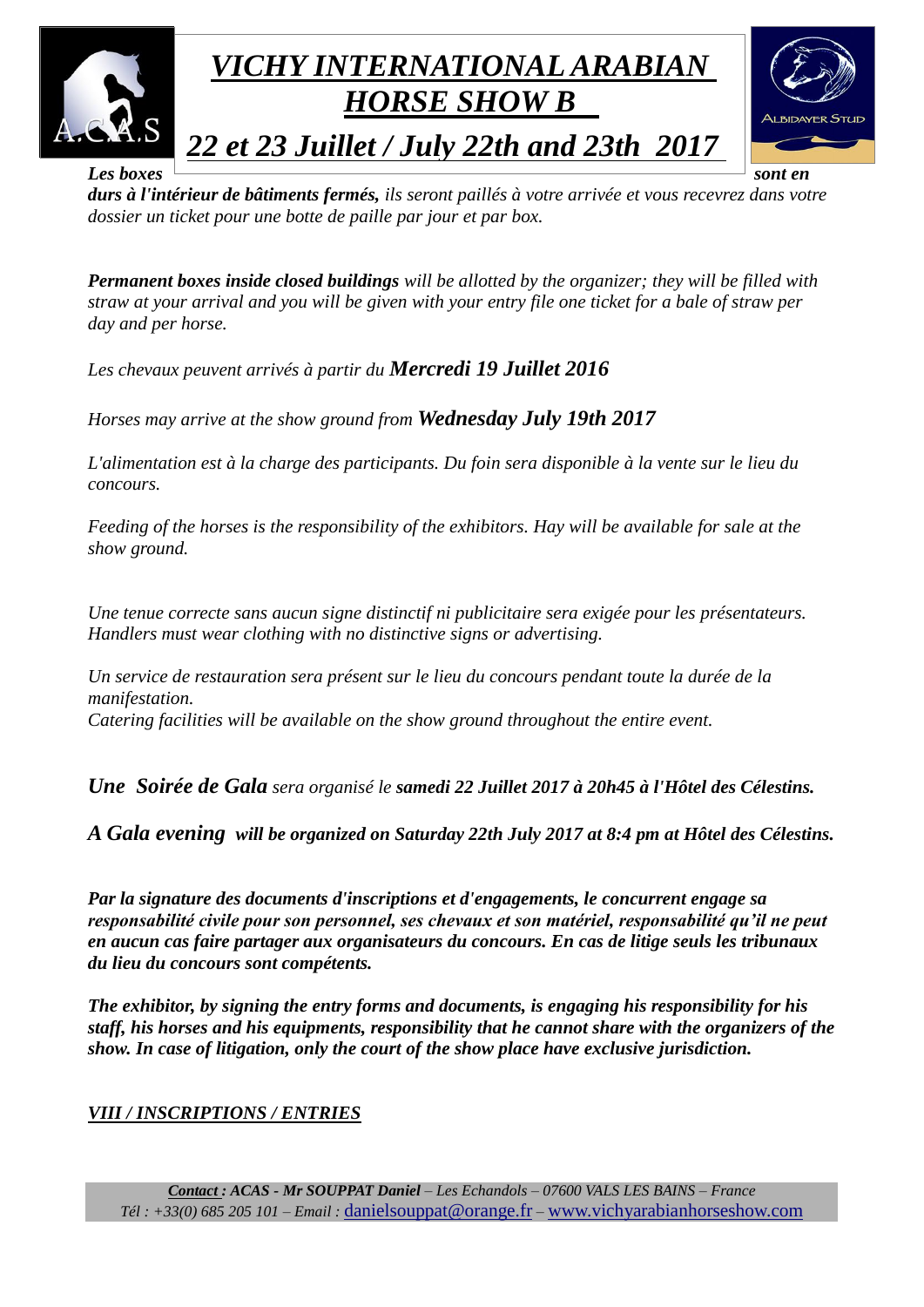

*Les* 

*formulaires d'inscriptions dûment complétés et le paiement à l'ordre de l' ACAS sont à envoyer à l'adresse suivant avant le 4 Juillet 2017:*

*Entry Forms and payment to ACAS have to be sent at the following address before the 8rd of July 2016:*

*ACAS chez Mr SOUPPAT Daniel Les Echandols 07600 VALS les BAINS ( France )*

### *Chaque inscription doit comprendre / Each registration must enclose:*

- *La fiche d'inscription*
- *The general entry form,*
- *La feuille d' engagement*
- *Entry Form,*
- *La photocopie du Passeport du cheval, comprenant la<sup>r</sup> page du N° Sire , ainsi que l'année de naissance , la page des origines et la page des vaccinations.*
- *Copy of registration document with identification details of the horse (including stud book number, date of birth and pedigree) and vaccination record booklet,*
- *Le chèque ou la photocopie de l'ordre du virement.*
- *The cheque or copy of the bank transfer*

### *Coordonnées bancaires / Bank account references:*

*Titulaire / Holder: Association du Cheval de Show ( ACAS )*

*Domiciliation / Address: Banque Société Générale 3 place du Général de Gaulle 07200 AUBENAS*

*Code Banque / Code Bank: : 30003*

*Agence: 01401*

*N° de Compte /Account Number: 00037262470*

*Clé RIB: 29*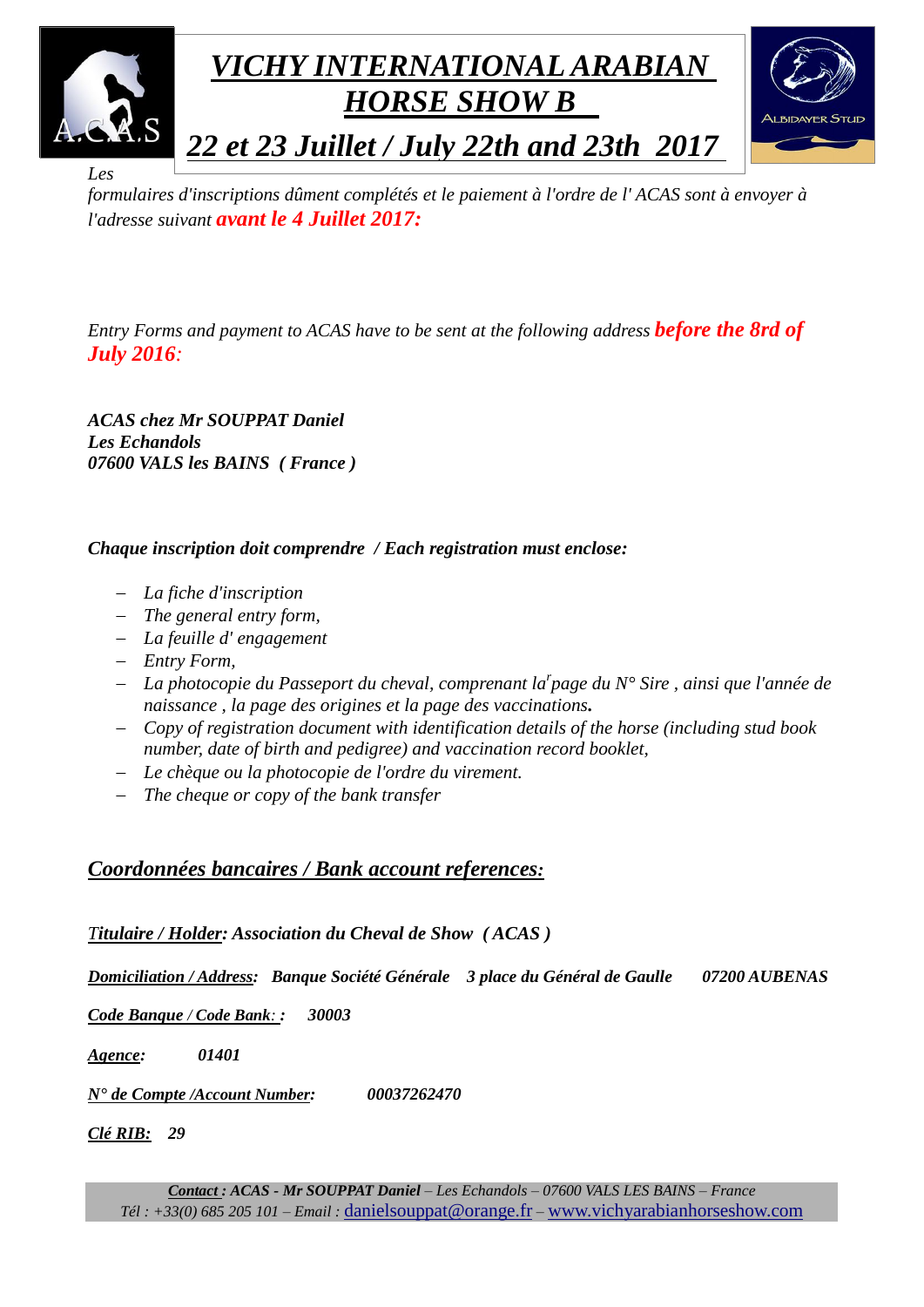

*Code BIC ou SWIFT: SOGEFRPP .*

*IBAN / International Banking Account Number: FR76 3000 3014 0100 0372 6247 029*

*Seuls les engagements envoyés avant le 4 Juillet 2017 et accompagnés du paiement seront pris en compte. Aucun paiement partiel ne sera accepté.*

*Only the entries received before the 4rd of July 2017 with payment will be accepted. No partial payment may be accepted.*

*Les Chevaux inscrits sur le catalogue sont dus et non remboursables.*

*The Horses registered on the catalog are owed and non-refundable*

### **European Arab Horse Show Commission Blue Book 2017 Rules for Conduct of Shows**

# **Rules for Conduct of Shows**

1. By participating at a show, show organisers, judges, exhibitors, owners and handlers agree that they will unconditionally submit themselves and the persons assisting and accompanying them to the "Rules for Conduct of Shows" and, as regards veterinary matters and drug misuse, to the relevant ECAHO Veterinary Regulations and ECAHO Rules for Medication Control. The accompanying persons include e.g. trainers or persons representing the show organizer as well as assistants of any of those persons. They will accept the jurisdiction of the Disciplinary Committee (DC), the Standing Disciplinary Committee (SDC) and the ECAHO Appeals Committee (EAC).

The person who has signed the entry form will be considered to be the person responsible for the horse in question. These Rules will be interpreted when necessary under the provisions of the laws of Switzerland. Show organisers are not permitted to introduce rules which are in conflict with the EAHSC "Rules for Conduct of Shows".

2. Horses must be accompanied at the show by a horse passport containing all vaccination records. Those horses coming from a country that does not issue a passport, must be accompanied by an official Registration document which includes a graphic description and all vaccination records. If, when a horse attends a show, it's passport is at the Registry for any reason, then a letter from the registrar attesting to this

*Contact : ACAS - Mr SOUPPAT Daniel – Les Echandols – 07600 VALS LES BAINS – France Tél : +33(0) 685 205 101 – Email :* danielsouppat@orange.fr *–* www.vichyarabianhorseshow.com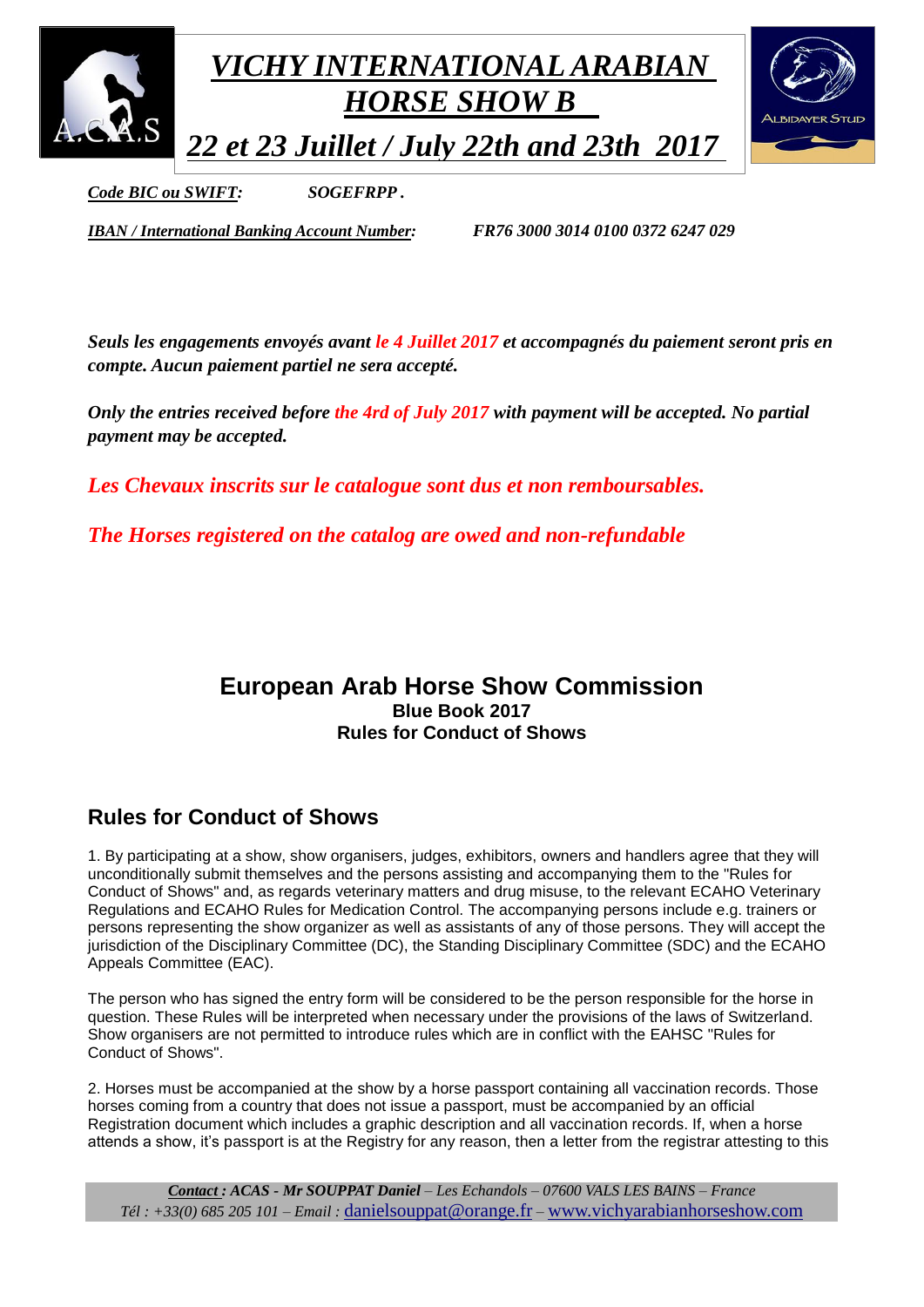



*22 et 23 Juillet / July 22th and 23th 2017* must be  $\qquad \qquad \Box$  provided  $\Box$ 

along with a photo-controlled by the photo-controlled by the photo-controlled by the photo-controlled by the p copy of the passport, including the description and the vaccination records.

### **The show organizer**

3. The show organiser reserves the right to refuse an entry, but must give the reason for refusal in writing.

4. The show organizer will issue a printed show catalogue. The name of every horse must be printed in the show

catalogue, as well as the names of sire and dam, (and maternal grandsire if possible), date of birth, colour, the names of the breeder and the owner. Should a horse's name not be mentioned in the catalogue, its participation at the show will be allowed only if the exhibitor cannot be blamed for the omission; it will be for the DC to

decide. The show catalogue shall furthermore contain:

- The names of all the Officials,
- The Rules for Conduct of Shows.

The judging system used, the rules for ties and the rules for championships, rules for foal classes (where applicable)

For Shows where prize money is awarded the total amount and distribution of the prize money.

5. No class may be split unless there are more than 10 horses entered. Combination of a class with the next age group of the same sex is permitted if the number of entries for the class is below three.

6. a) No announcement indicating the identity, breeding or past performance of exhibits, or the identity of their owners will be made during judging. It is, however, permissible for this information to be given out after the judges score sheets have been collected for each exhibit.

b) Show organisers will not release details of competitors or their exhibits to the press at any time prior to the catalogue being put on sale at the showground. Catalogues will not be offered for sale, published or posted on internet more than one day before the commencement of the show.

7. a) No member of the show organising team may judge, or officiate as member of the Disciplinary Committee.

b) If an ECAHO Official or a member of their family is a part of the Organizing Committee of an independent A or Title show, which is not organized by the National Association of the country where the show is held, then that Official cannot officiate at any other A or Title shows.

c) Members of the Organizing Committees of A and Title shows may not enter their own horses in a Show which they organize.

8. The show organizers will ensure a proper rotation of judges.

9. The show organiser will provide appropriate transport, accommodation and meals during the show, for the judges, DC members, ring master and any other ECAHO show officials. If a judge, DC member or ring master cancels the invitation after the travel arrangements have been made, he will pay all the costs arising out of this booking.

10. No gifts in the form of fees or money are allowed to be paid or given by the organiser, nor accepted by the judges, DC members and ring masters. Material gifts are allowed.

#### **Judges, DC Members, Ringmasters and respective probationers, hereafter referred to as 'Official(s)'**

11. Officials invited to officiate at ECAHO affiliated shows agree to do so with integrity and honesty and to carry out their duties solely with the objects of ECAHO and the welfare of the horses in mind.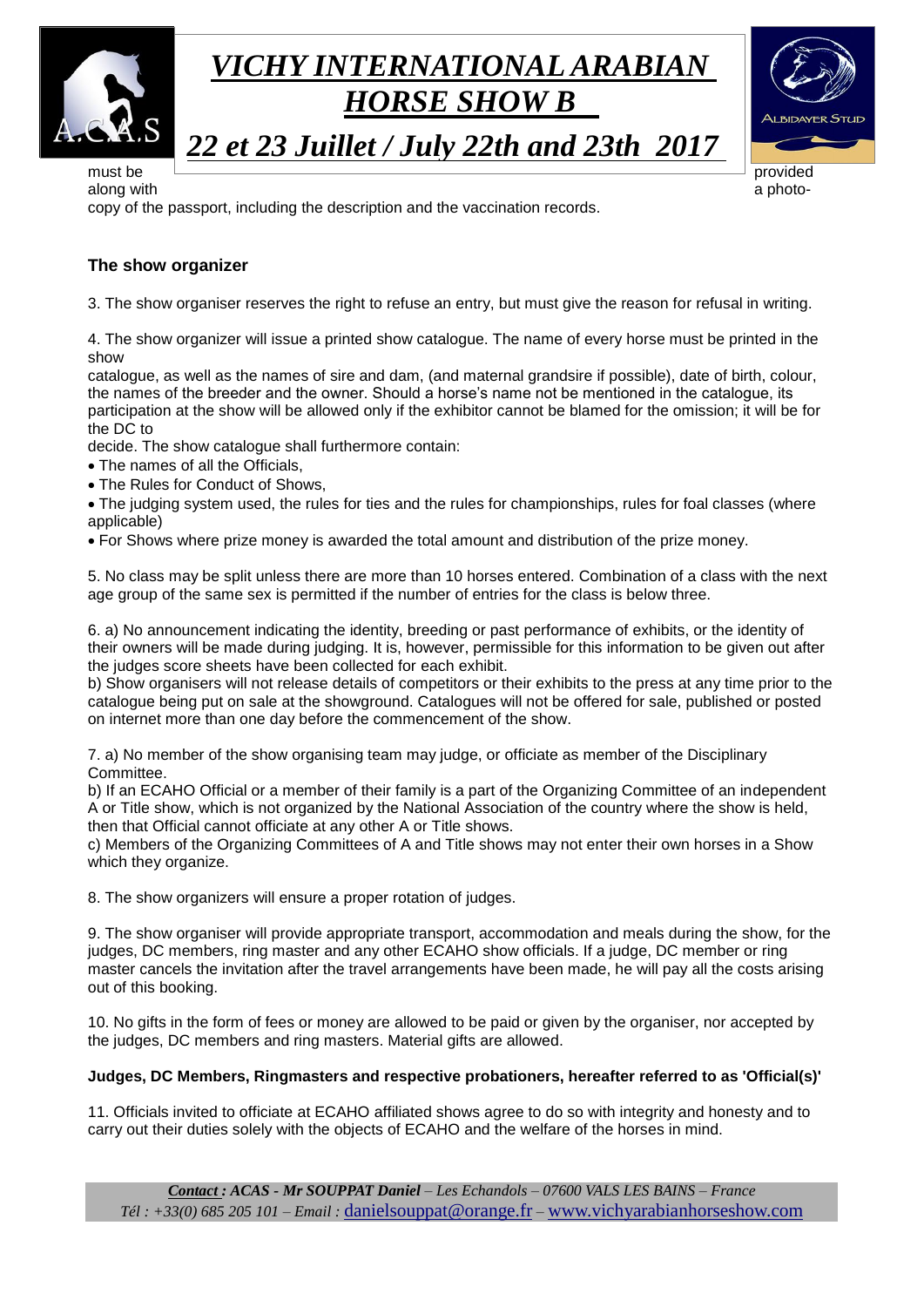



*22 et 23 Juillet / July 22th and 23th 2017*

12. a) Officials

appointed at a show and a show a show a show a show a show a show a show a show a show a show a show will not knowingly officiate in a class in which horses are entered concerning which there may be an actual or apparent conflict of interest. No official appointed at the show may exhibit, ride, drive or handle an entered horse or pursue any other activity not consistent with his duties at the show in which he is officiating. b) Exhibitors will declare on the entry form any actual or apparent conflict of interest with any of the officials

invited for the show. Any exhibitor not declaring an existing conflict of interest, of which he is aware, will forfeit all entry fees and will be prevented from showing the horse.

c) Organizers will not accept any entries for which any actual or apparent conflict of interest with one of the appointed officials has been indicated by the exhibitor, unless a reserve official is available.

d) Judges will not visit exhibitors' premises or accept exhibitors' hospitality or gifts immediately before or during the show concerned, or accept any other benefits that could bring into question the judge's integrity or honesty.

13. a) An actual or apparent conflict of interest may occur if a horse is exhibited that:

- Is being trained or handled by a member of the officials family
- has been bought or sold by an official either as owner or agent

has been bred or is owned in whole or part by the official or by a member of the official's family, or business partner in an Arab horse business venture

- has been leased by the official, at any time
- has been bred by or is the property of a breeding organization in which the official is or was an employee
- has been regularly trained, examined or treated by the official in a professional capacity

is the subject of an on-going negotiation to buy or lease, or a provisional purchase condition to which the official is a party.

An actual or apparent conflict of interest may further occur, amongst others, if the Judge, irrespective of the payment or receipt of a remuneration or any other consideration, during the period of one year (365 days) before a show at which the Judge officiates:

- has entered into any business relationship with an exhibitor at that show,
- has performed consulting for an exhibitor at that show,
- has purchased or sold a horse from or to an exhibitor at that show,
- was involved with the breeding of a horse of an exhibitor at that show,
- was involved in similar activities with an exhibitor at that show.
- In case of doubt, the DC's decision will prevail

Any Official must decline to officiate if they consider themselves to have a conflict of interests concerning a horse, its' handler or its' owner(s).

13. b) If, during the show a conflict of interests of which the exhibitor was un-aware becomes apparent, the following options are available:

i) if the official with the conflict of interests is a judge or probationer judge,

the judge or probationer judge will suspend his/her duties for the duration of the class and respective championship

a published reserve judge or another judge from the judges panel may be used for the class and respective championship

• if the above mentioned (i) is not applicable and if no reserve judge is available or there are no more members of the judges panel, the total points in the class will be multiplied by the factor of planned number of judges divided by the actual number of judges, to calculate a comparable score in case of ties in championships

ii) if the official with the conflict of interests is a DC member, this DC member is not allowed to issue any yellow or red cards for the duration of the class and respective championship, but may continue all other duties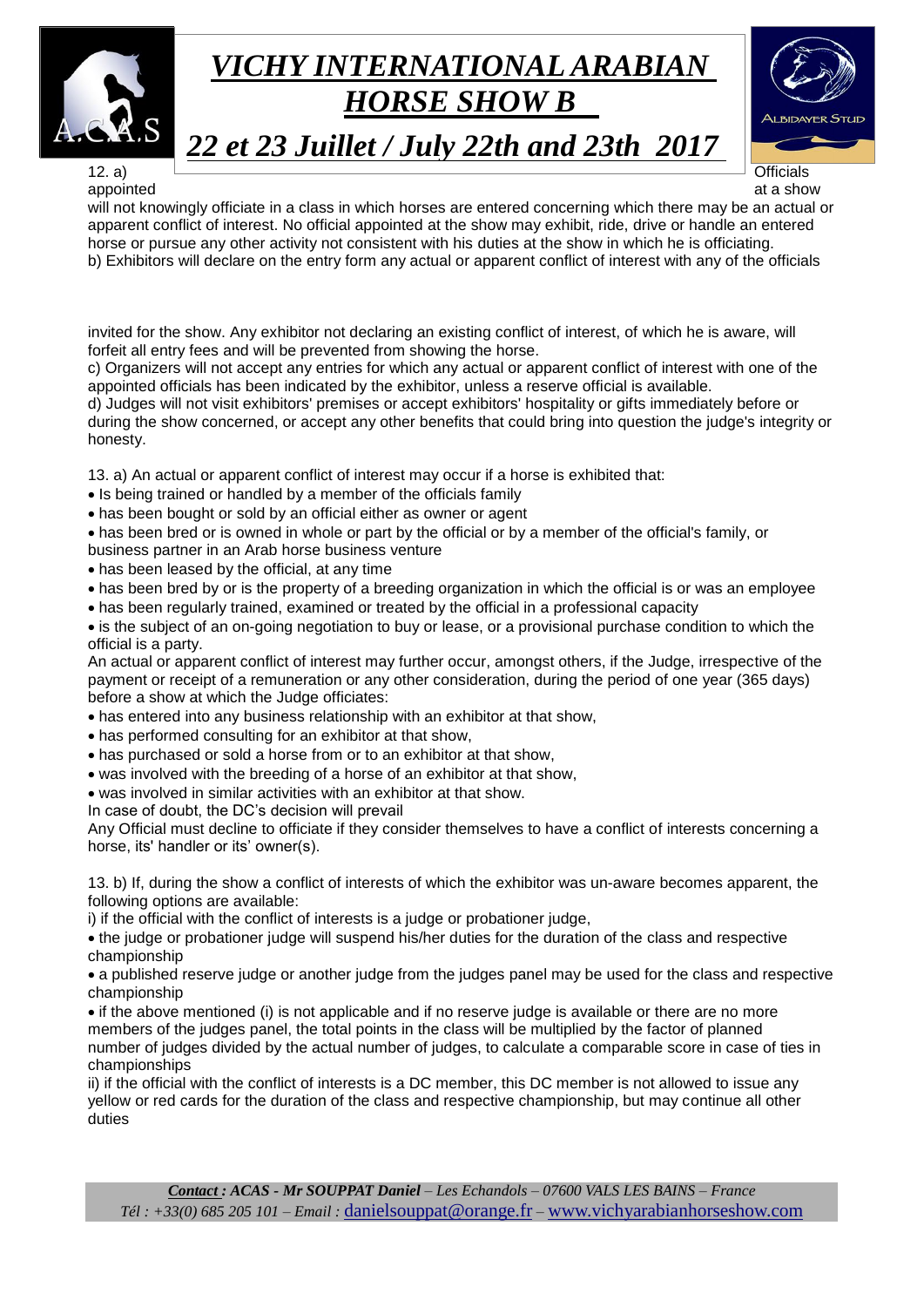



*22 et 23 Juillet / July 22th and 23th 2017*

iii) if the deterministic order to the order of the order of the order of the order of the order of the order o

the conflict the conflict of interests of interests of interests of interests of interests of interests of  $\alpha$ is a Ringmaster, this Ringmaster may be replaced for the duration of the conflict by:

- a reserve Ringmaster
- a member of the acting DC

All aspects concerning actual conflicts of interests and their consequences will be recorded in the DC report.

14. Judges will not consult the show catalogue before or during the show at which they are judging.

15. In the show ring, all communication between judges and handlers prior to the presentation of prizes will be through the Ringmaster.

16. Judges may withhold any award if in their opinion the exhibit does not merit such an award.

17. The judge, or if more than one, the panel of judges may request that the ring master show a handler a yellow or red card if they consider that there is abuse to a horse or that there is misconduct.

#### **Conduct of Halter Classes**

18. All handlers at A and Title Shows must be in possession of a valid handlers permit which they must present to the DC in order to participate in the Show.

19. Handlers will be neatly dressed. They may wear any costume normally worn in their country of origin. Handlers will not wear clothes carrying any form of advertising which discloses the connection of the horse they are handling.

20. The judge(s) may request that the ringmaster order unruly horses to be withdrawn.

21. The judge(s) may request that the ringmaster ask a handler to open a horse's mouth or pick up its feet for inspection.

22. Exhibits are to be judged standing, walking and trotting. Handlers who do not comply with the ring master's instructions regarding the above may be given a Yellow/Red card by the ring master.

23. a) Horses will appear in the collecting ring no less than 10 minutes before the start of the class. b) Exhibits that appear late (missing the walk around the ring) will be excluded from the class.

# **European Arab Horse Show Commission Blue Book 2017**

#### **Rules for Conduct of Shows**

24. Stallions and colts aged three years and over may be shown wearing bridles and bits that are both secure and comfortable for the horse. All bridles without bits are equally to be both secure and comfortable for the horse.

Any horse that is not under control will be removed from the show ring and disqualified.

25. a) Any horse becoming loose in the collecting ring is subject to a penalty (of a fine not exceeding 100  $\epsilon$ ) at the discretion of the DC.

*Contact : ACAS - Mr SOUPPAT Daniel – Les Echandols – 07600 VALS LES BAINS – France Tél : +33(0) 685 205 101 – Email :* danielsouppat@orange.fr *–* www.vichyarabianhorseshow.com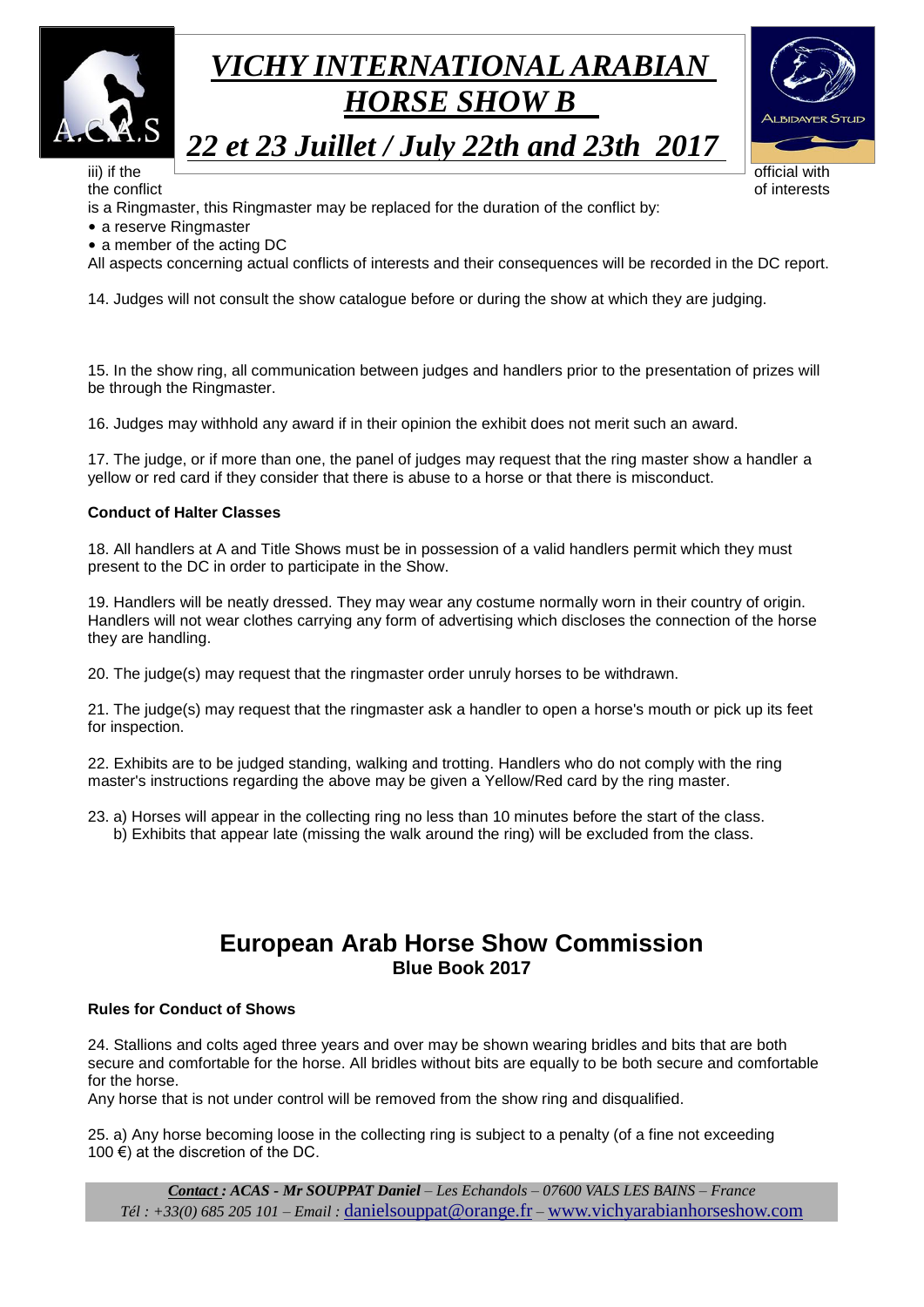



# *22 et 23 Juillet / July 22th and 23th 2017*

### b) Any horse horse in the contract of the contract of the contract of the contract of the contract of the contract of the contract of the contract of the contract of the contract of the contract of the contract of the cont

becoming loose in the loose in the loose in the loose in the loose in the loose in the loose in the loose in the loose in the loose in the loose in the loose in the loose in the loose in the loose in the loose in the loose

show ring will immediately continue to be shown and is subject to a penalty (ofa fine not exceeding 100€) at the discretion of the DC. Should the horse become loose a second time it will be disqualified.

### 26. spare

#### **Soundness**

27. Exhibits that appear to be lame may be as sessed and placed by the judges. Judges may exclude any horse so lame that assessment will inflict pain.

28. spare

### **Disguising of Exhibits**

29. No alteration of the basic colour of the skin, coat or hooves is permitted. Hoof paints, colourless varnishes, coat, glitter spray and cosmetic operations including skin grafts are forbidden. Tail and mane hair extensions are forbidden.

Colourless hoof oils, Vaseline or oil and white chalk used on white legs will be accepted.

30. Artificial methods of dilating the eyes or affecting the natural action of the horse or otherwise influencing its action or behaviour by oxygenating the bloodstream or by the use of weights or artificially weighted shoes, or by electrical or chemical treatment of any kind at any time before or during exhibition are forbidden. Burns, cuts or other marks on the body of any exhibit in such places or positions as to indicate that prohibited methods have been used will be regarded as full and adequate grounds for exclusion of any exhibit from competition, at the discretion of the DC with veterinary advice.

31. a) In halter classes horses may be fully or partly body-clipped, subject to eyelashes being left uncut, hair inside the ears left unshaved and tactile hair left intact around the nose, muzzle and the eyes. Horses not fulfilling these criteria will not be allowed to participate. "Balding" is not encouraged.

b) No equipment intended to alter the natural appearance of the horse is permitted in the stables, including necksweats, neck collars, tailracks, hobbles or weights. Anyone using such equipment on the showground may be suspended by the DC for the period of the show.

#### 32. spare

#### **Cruelty**

33. Excessive whipping or shanking, excessive stimulation by noise, excessive circling of the horse, intimidation, use of electric shock devices and infliction of pain by any means are forbidden in all parts of the showground or stable areas, at all times.

34. The above actions will be sanctioned.

#### **Enforcement**

35. **Verbal warnings:** DC members, ringmasters, stewards or show officials may issue verbal warnings. These are not recorded in the DC report.

36. **Yellow and red cards** may be issued by DCs and Ringmaster in the collecting ring and the main ring. They are issued to a handler and are a visible and public indication of an offence having been committed. The date and offence will be recorded in the DC report and must be made public by announcement at the show and/or on the ECAHO website and/or other usual means of communication of ECAHO.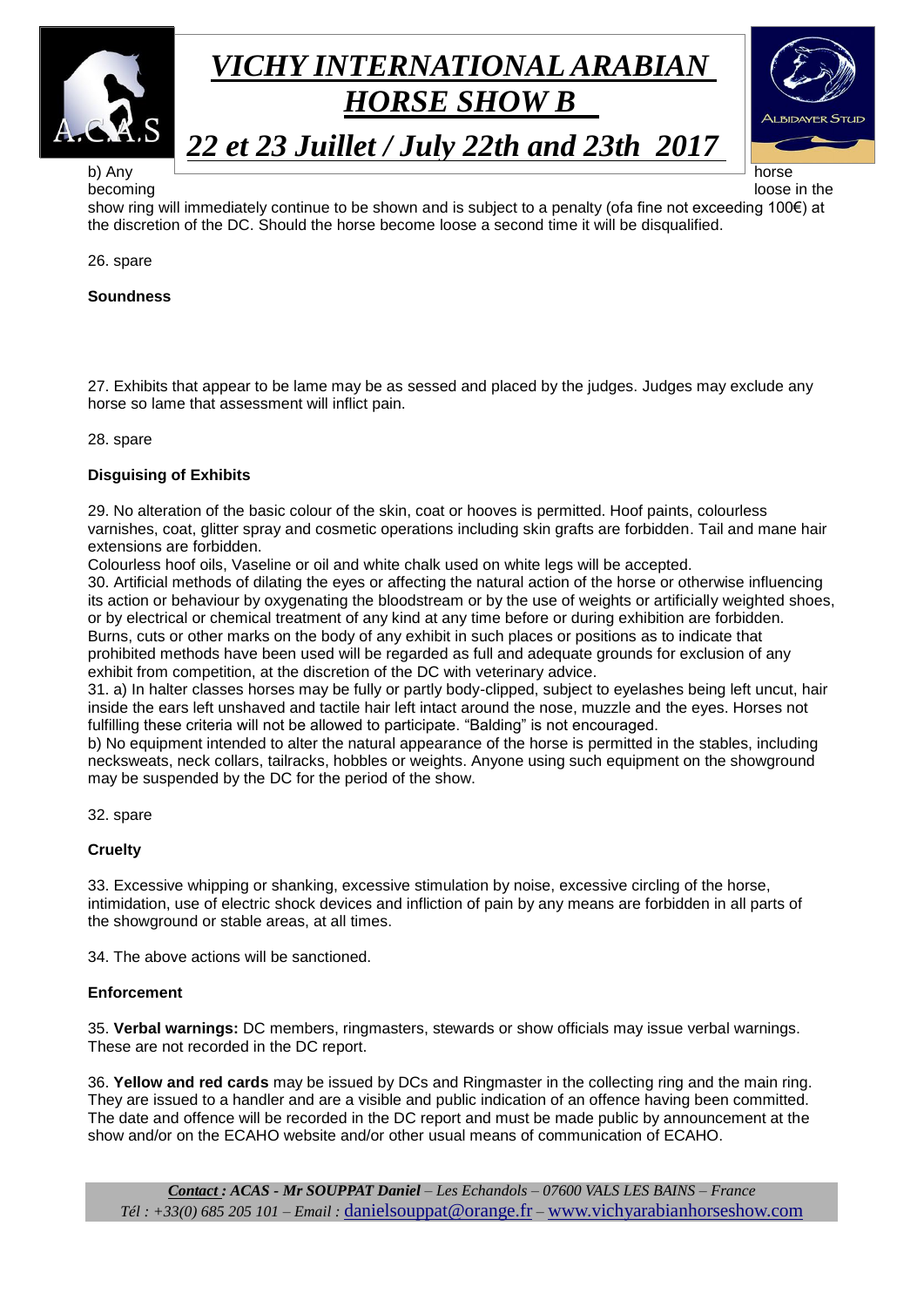

37. **A yellow** 

**Card** may be issued if there is a further offence after a warning or it may be issued without such warning.

38. **A red Card** will be issued if the handler receives a second yellow card for having committed a further handling offense during the same show. The offender will then be banned from handling any horses for the rest of the show in which he receives the red card. The horse being shown by a handler when he receives a red card may be shown by another handler at the end of the class. In the event of a serious offence involving mistreatment or dangerous behaviour, DCs may issue a red card without prior warning.

39. Any handler disobeying the instructions of any DC member, judge or the ringmaster will be sanctioned. Such sanction can be visibly and publicly indicated with yellow and red cards.

#### **Veterinary Matters**

40. Horses with apparent clinical signs of a disease may not participate at the show at the discretion of the DC Veterinarian. If the DC Veterinarian diagnoses apparent clinical signs of a contagious disease, the horse must be immediately put into quarantine and may not participate at the show.

41. Vaccination regulations for shows will require 12 months intervals normally, or shorter where local/national authorities mandate it. Such shorter intervals to be shown on the entry form (see Addendum – Equine Influenza Vaccination page 47).

42. All Veterinary treatment necessary at the show ground must be carried out according to ECAHO Veterinary regulations. The person responsible for the horse will ask the vet who treats the horse to complete a treatment form and present it to the DC-vet at the show. Any treatment given to a horse immediately prior to a show should be recorded on a treatment form by the treating vet and presented to the DC upon arrival at the show.

43. a) The administration of any substance not a normal nutrient (including irritants applied to the skin or mucous membranes or mydriatic drugs in the eyes), whether intentionally or unintentionally which may affect the performance, temperament or soundness of an exhibit is forbidden.

b) The DC may order chemical tests on any exhibit.

c) Judges may request the DC to test any horse. (See the section on "Medication Control" page 36).

#### **Complaints**

44. A show organiser, appointed judge, ring master, exhibitor, owner or handler of a horse entered at the show may lodge a complaint alleging infringement of the rules of the EAHSC, contained in the "Blue Book". Any complaint, except concerning a complaint about a judge or any other official including show organisers, is to be made in writing before the end of the show. A deposit of  $\epsilon$  200,- or equivalent in local currency will be lodged with the DC and may be retained at the DCs discretion, if the complaint is considered frivolous. Such forfeiture belongs to ECAHO.

45. Any complaint about a judge or any other official including the show organisers is to be made in writing and signed by two individuals. Such complaint must contain any evidence and be sent to the ECAHO executive Secretary with full name and postal address of the complainant within 3 days of the show. A deposit of € 300 must be paid in accordance with the instructions and deadline given by the Executive Secretary. The investigation of the complaint will be conducted in accordance with the Rules for Disciplinary Committees, articles 19 et seq.

*Contact : ACAS - Mr SOUPPAT Daniel – Les Echandols – 07600 VALS LES BAINS – France Tél : +33(0) 685 205 101 – Email :* danielsouppat@orange.fr *–* www.vichyarabianhorseshow.com